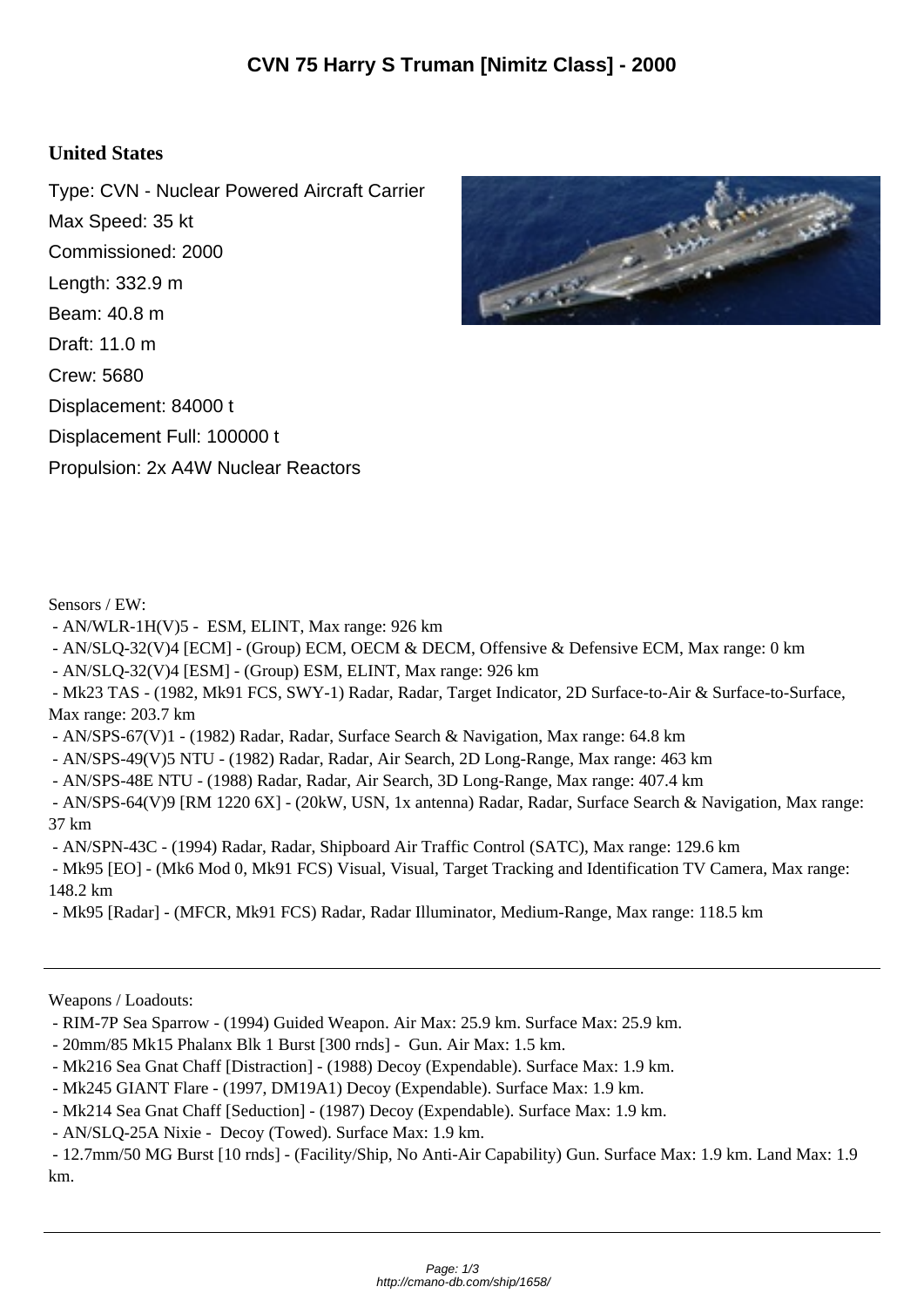OVERVIEW: The Nimitz-cl[ass supercarriers are a class of ten nuclear-powered aircraft carr](http://cmano-db.com/ship/1658/)iers in service with the United States Navy. The lead ship of the class is named for World War II United States Pacific Fleet commander Fleet Admiral Chester W. Nimitz, the U.S. Navy's last fleet admiral. Instead of the gas turbines or diesel-electric systems used for propulsion on many modern warships, the carriers use two A4W pressurized water reactors which drive four propeller shafts and can produce a maximum speed of over 30 knots (56 km/h) and maximum power of around 260,000 shp (190 MW). As a result of the use of nuclear power, the ships are capable of operating for over 20 years without refueling and are predicted to have a service life of over 50 years. They are categorized as nuclear-powered aircraft carriers and are numbered with consecutive hull numbers between CVN-68 and CVN-77.

DETAILS: All ten carriers were constructed by Newport News Shipbuilding Company in Virginia. USS Nimitz, the lead ship of the class, was commissioned on 3 May 1975, and USS George H.W. Bush, the tenth and last of the class, was commissioned on 10 January 2009. Since the 1970s, Nimitz-class carriers have participated in many conflicts and operations across the world, including Operation Eagle Claw in Iran, the Gulf War, and more recently in Iraq and Afghanistan.

The angled flight decks of the carriers use a CATOBAR arrangement to operate aircraft, with steam catapults and arrestor wires for launch and recovery. As well as speeding up flight deck operations, this allows for a much wider variety of aircraft than with the STOVL arrangement used on smaller carriers. An embarked carrier air wing consisting of up to around 90 aircraft is normally deployed on board. After the retirement of the F-14 Tomcat, the air wings' strike fighters are primarily F/A-18E and F/A-18F Super Hornets and F/A-18A+ and F/A-18C Hornets. In addition to their aircraft, the vessels carry short-range defensive weaponry for anti-aircraft warfare and missile defense.

SPECIFICATION: Length: Overall: 1,092 feet (332.8 m) || Waterline: 1,040 feet (317.0 m) || Beam: Overall: 252 ft  $(76.8 \text{ m})$  || Waterline: 134 ft (40.8 m) || Draft: Maximum navigational: 37 ft (11.3 m) Limit: 41 ft (12.5 m) || Propulsion: (2) Westinghouse A4W nuclear reactors 260,000 shp (194 MW) || Complement Ship's company: 3,200 and Air wing: 2,480.

PERFORMANCE: Speed: 30+ knots (56+ km/h; 35+ mph) || Range: Unlimited distance; 20-25 years.

SENSORS: AN/SPS-48E 3-D air search radar || AN/SPS-49(V)5 2-D air search radar || AN/SPQ-9B target acquisition radar || AN/SPN-46 air traffic control radars || AN/SPN-43C air traffic control radar || AN/SPN-41 landing aid radars || Mk 91 NSSM guidance systems || Mk 95 radars || SLQ-32A(V)4 Countermeasures suite || SLQ-25A Nixie torpedo countermeasures.

ARMAMENT: (16-24) RIM-7 Sea Sparrow or NATO Sea Sparrow missiles || (3-4) Phalanx CIWSs or RIM-116 Rolling Airframe Missiles.

CARRIER AIR WING: In order for a carrier to deploy, it must embark one of ten Carrier Air Wings (CVW). The carriers can accommodate a maximum of 130 F/A-18 Hornets or 85-90 aircraft of different types, but current numbers are typically 64 aircraft. Although the air wings are integrated with the operation of the carriers they are deployed to, they are nevertheless regarded as a separate entity. As well as the aircrew, the air wings are also made up of support personnel involved in roles including maintenance, aircraft and ordnance handling and emergency procedures. Each person on the flight deck wears color-coded clothing to make their role easily identifiable.

A typical carrier air wing can include (12-14) F/A-18E or F Super Hornets as strike fighters; two squadrons of (10-12) F/A-18C Hornets, with one of these often provided by the U.S. Marine Corps (VMFA), also as strike fighters; (4-6) EA-6B Prowlers for electronic warfare; (4-6) E-2C Hawkeyes and ES.3 Sea Shadows used for airborne early warning; C-2 Greyhounds used for logistics; and a Helicopter Antisubmarine Squadron of (6-8) SH-60F & HH-60H Seahawks. Aircraft that have previously operated from Nimitz-class carriers include F-4 Phantoms, RA-5C Vigilantes, RF-8G